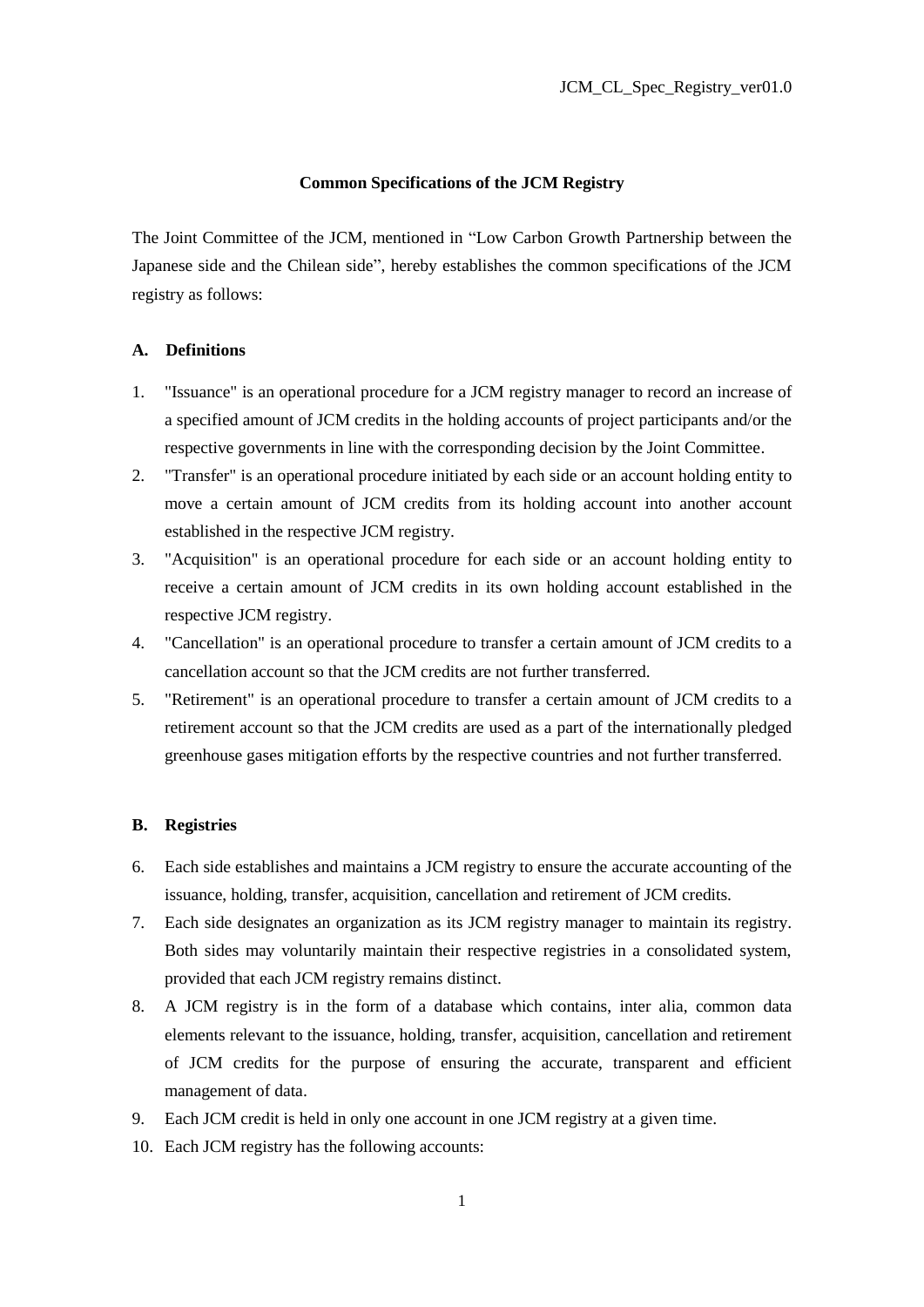- (a) One holding account for the government;
- (b) One holding account for each entity authorized by each side;
- (c) At least one cancellation account for the purpose of cancelling JCM credits; and
- (d) One retirement account for the purpose of retiring JCM credits.
- 11. Each account within a JCM registry has a unique account number comprising the following elements:
	- (a) Scheme identifier: "JCM" is stated at the beginning of the account number;
	- (b) Country identifier: the country in whose JCM registry the account is maintained, identified by means of the two-letter country code defined by the International Organization for Standardization (ISO 3166); and
	- (c) A unique number: a number unique to that account for the country in whose JCM registry the account is maintained.

#### **C. Issuance of JCM credits**

- 12. Upon being notified by the Joint Committee to issue JCM credits for a JCM project activity, the JCM registry manager issues a specified amount of JCM credits into holding accounts of project participants and/or the respective governments in line with the corresponding decision by the Joint Committee.
- 13. Each JCM credit has a unique serial number comprising the following elements:
	- (a) Identifier of the JCM: "JCM" is used;
	- (b) Identifier of the host country: the host country where the JCM project is registered, identified by means of the two-letter country code defined by the International Organization for Standardization (ISO 3166);
	- (c) Identifier of the country of issuance: the country where the JCM credits are issued, identified by means of the two-letter country code defined by the International Organization for Standardization (ISO 3166); and
	- (d) Unit: a number unique to the JCM credit for the country of issuance.

### **D. Transfer, acquisition, cancellation and retirement**

- 14. Account holding entities may transfer and acquire JCM credits between their holding accounts established in their JCM registry.
- 15. Each side may cancel JCM credits by transferring credits to cancellation accounts in its JCM registry. An account holding entity may also transfer JCM credits into cancellation accounts.